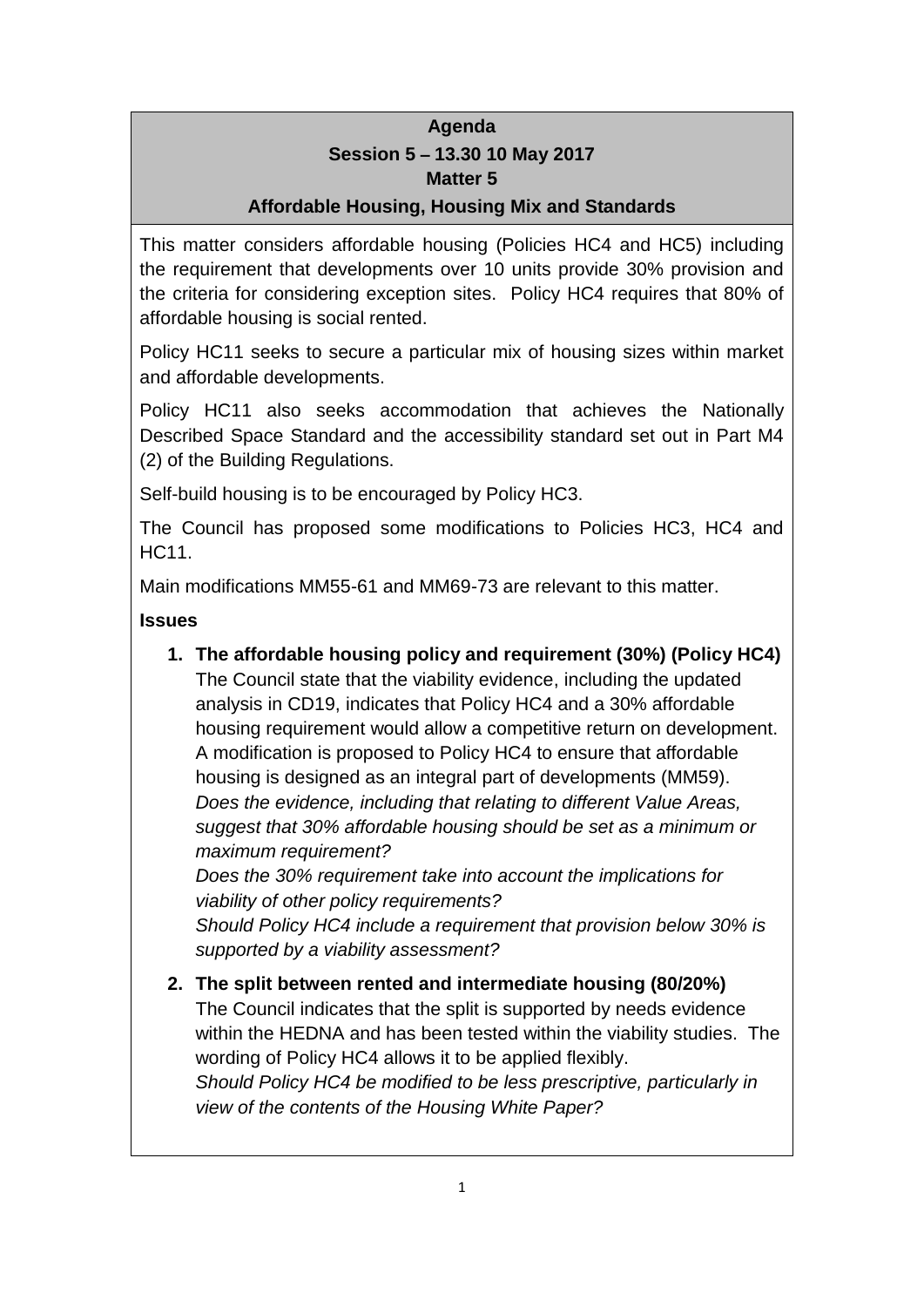## **3. Affordable Housing Exception Sites (Policy HC5)**

The Council indicate that rural exception sites need to have regard to the principles of sustainable development. The availability and accessibility of services is a relevant consideration for those with limited disposable income.

*Are the criteria of Policy HC5 sufficiently flexible to support affordable housing on exception sites, particularly in rural areas? In this respect criteria a), d) and the final paragraph including a) to d) will be discussed.*

# **4. The housing mix (Policy HC11)**

The Council suggests that the housing mix outlined in Policy HC11 meets the District's needs. The policy is not intended to be applied rigidly but will be a starting point for negotiations on individual sites. *Is the housing mix sought by Policy HC11 too prescriptive? What are the implications of the mix for the viability of development and the deliverability of sites having regard to the viability studies? Has the housing mix been correctly assessed in the viability studies? Will the housing mix in Policy HC11 result in an under-supply of house types which the market suggests are in high demand e.g. 4-bed properties?*

*How, if at all, should Policy HC11 be modified to allow more flexibility?*

#### **5. Space and Accessibility Standards (Policy HC11)**

The Council considers that space standards have been justified and they will not prejudice viability. The requirement to meet Part M4(2) of the Building Regs is supported by evidence about the number of people who will have mobility issues and has been tested in terms of its effect on viability.

*Are the space and accessibility standards within Policy HC11 justified as required by the Planning Practice Guidance (PPG)?*

*In particular has the Council justified internal space standards in terms of need, viability and timing in accordance with the PPG?*

*Is the evidence within the HEDNA such as that relating to an ageing population sufficient to demonstrate a need to set higher* 

*accessibility/adaptation standards (Building Regulations M4(2)) having regard to the guidance within the PPG?*

*Does the latest viability assessment take into account any additional costs from requiring the optional higher M4(2) standard?*

*Is Policy HC11 as proposed to be modified consistent with the advice within the PPG about applying accessibility requirements to only those dwellings where the local authority has allocation or nomination rights? If the requirement for an accessibility standard is justified what proportion of new dwellings should it be applied to?*